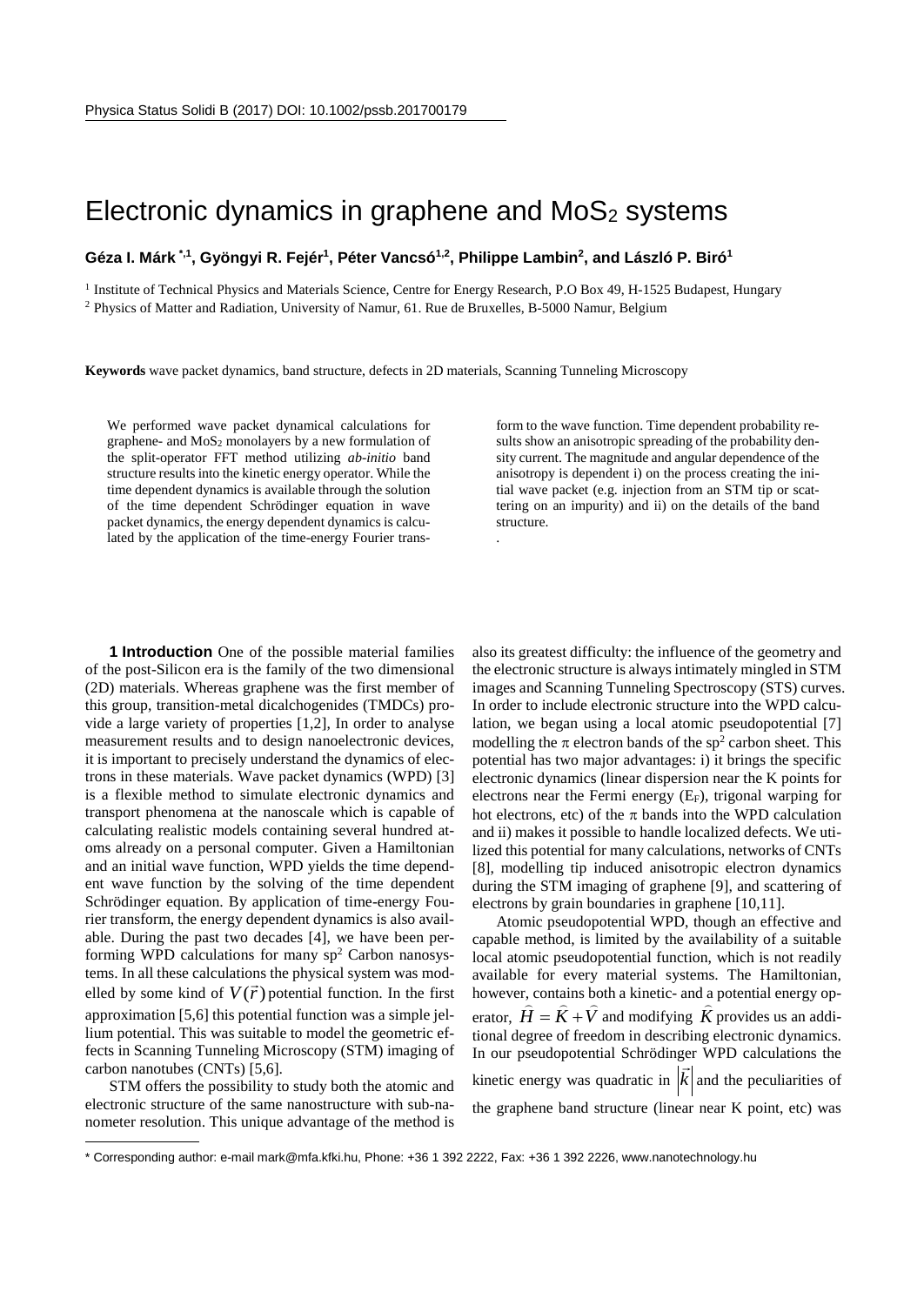introduced into the Hamiltonian by the  $V(\vec{r})$  potential function. Dirac equation WPD calculations [12], however, utilize a kinetic energy linear in *k*  $\frac{1}{2}$ , hence these calculations correctly reproduce the small excitation energy (linear) band structure of graphene without any potential term. By addition of potential, and vector potential terms, Dirac equation WPD calculations can nicely reproduce a large variety of effects important in graphene, such as charge puddles [13] and magnetic phenomena [14].

Possibilities of exploitation of the kinetic energy operator does not end by using a quadratic or linear *k*  $\frac{1}{x}$ dependence. The  $E = E_n(\vec{k})$  dispersion relation contains the full electronic structure information for a given crystalline material and the dispersion relation is readily available from state-of-the-art band structure calculations for practically any material. In this paper we present a general method to include the band structure information into the WPD calculation. First we demonstrate the method for the case of a graphene sheet, modelled by the simplest tight-binding band structure, then apply the method to analyse electronic dynamics on monolayer MoS<sub>2</sub> utilizing state of the art *ab-initio* results.

The present calculations are aimed at illustrating the spreading of a localized WP in the context of transport. These do not intend to explore the relaxation of hot electrons prepared e.g. by optical excitations [15]. Localized WPs can be injected, for example, onto a 2D sheet by an STM tip. Zero temperature calculations exclude electron scattering by phonons. Bloch equation calculations [15,16,17], however, should be more appropriate to deal with phonons at finite temperature then time dependent Schrödinger equation.

Elastic collisions by impurities like Oxygen and other defects could be included by introducing appropriate scattering potentials in the Hamiltonian [13]. This will be done in a future step. The present paper can be considered as a preparatory stage for more realistic calculations.

The organization of the paper is as follows. Section 2 gives an outline of the WPD method and of the dispersion relations used for graphene and MoS2. In Sec. 3 numerical results are presented for spreading of the WPs on graphene and  $MoS<sub>2</sub>$ . Section 4 is devoted to the discussion of the results.

Hartree atomic units are used in all formulas except where explicit units are given. SI units are used, however, in all the figures and numerical data.

## **2 Calculation methods**

**2.1 The split-operator FFT method** In this method the time development of the  $\psi(\vec{r},t)$  wave function is computed from the time-dependent 3D Schrödinger equation using the split operator Fourier-transform method [18]

$$
\psi(\vec{r}, t + \Delta t) = e^{-i\hat{H}\Delta t} \psi(\vec{r}, t)
$$

$$
e^{-i(\hat{K} + \hat{V})\Delta t} \approx e^{-i\hat{K}\Delta t/2} e^{-i\hat{V}\Delta t} e^{-i\hat{K}\Delta t/2} + O(\Delta t^3)
$$

where the potential energy propagator is a simple multiplication with  $exp(-iV(\vec{r})\Delta t)$  for local potentials, and the effect of the kinetic energy propagator  $\exp(-i\ddot{K}/2\Delta t)$  is dealt with in k space by multiplicating the momentum space wave function by  $\exp(-i |\vec{k}|^2 \Delta t / 4)$ . We are able to obtain all measurable quantities from the  $\psi(\vec{r},t)$  time dependent wave function, such as the probability density  $\rho(\vec{r},t)$ , the probability current  $j(\vec{r},t)$ , etc. By applying a t-E Fourier transform the (more conventional)  $\psi(\vec{r}, E)$  wave function and energy-dependent measurables are also available. One of the advantages of the split operator method is the norm conservation of the WP, which is necessary to calculate accurate transport values during the simulation time.

The  $|\vec{k}|^2$  $\vdots$ term in the kinetic energy expression is noth-

ing else but the free space  $E = |\vec{k}|^2 / 2$  dispersion relation of an electron. Indeed, the split operator method exactly reproduces the free-space evolution of the electronic wave packet for the case of  $V(\vec{r}) \equiv 0$  zero potential. Why not changing the dispersion relation to any  $E = E_n(\vec{k})$  function, which correctly describes the electronic structure of the specific material? This can be done, indeed, and this makes it possible to go beyond the Dirac-like physics of graphene and to study such effects in WPD as trigonal warping and anisotropic spreading.

**2.2 Calculation of the dispersion relations** We demonstrate the method in two examples: i) tight-binding (TB) description of graphene and ii) Density Functional (DFT) treatment of Molybdenum-disulphide  $(MoS<sub>2</sub>)$ .

For our graphene calculations we used the simplest possible TB approximation [19], with its six double Dirac cones at the six K points, as seen on Fig. 1a.

For the case of monolayer  $MoS<sub>2</sub>$  a more sophisticated DFT calculations were performed using the Vienna ab initio simulation package (VASP) [20]. In DFT calculations the results depend on the approximation of the exchange correlation potential that describes the many-body interaction between electrons. In the present paper we used the general gradient approximation (GGA) in the scheme of PBE (Perdew-Burke-Ernzerhof) functional [21]. Previous calcu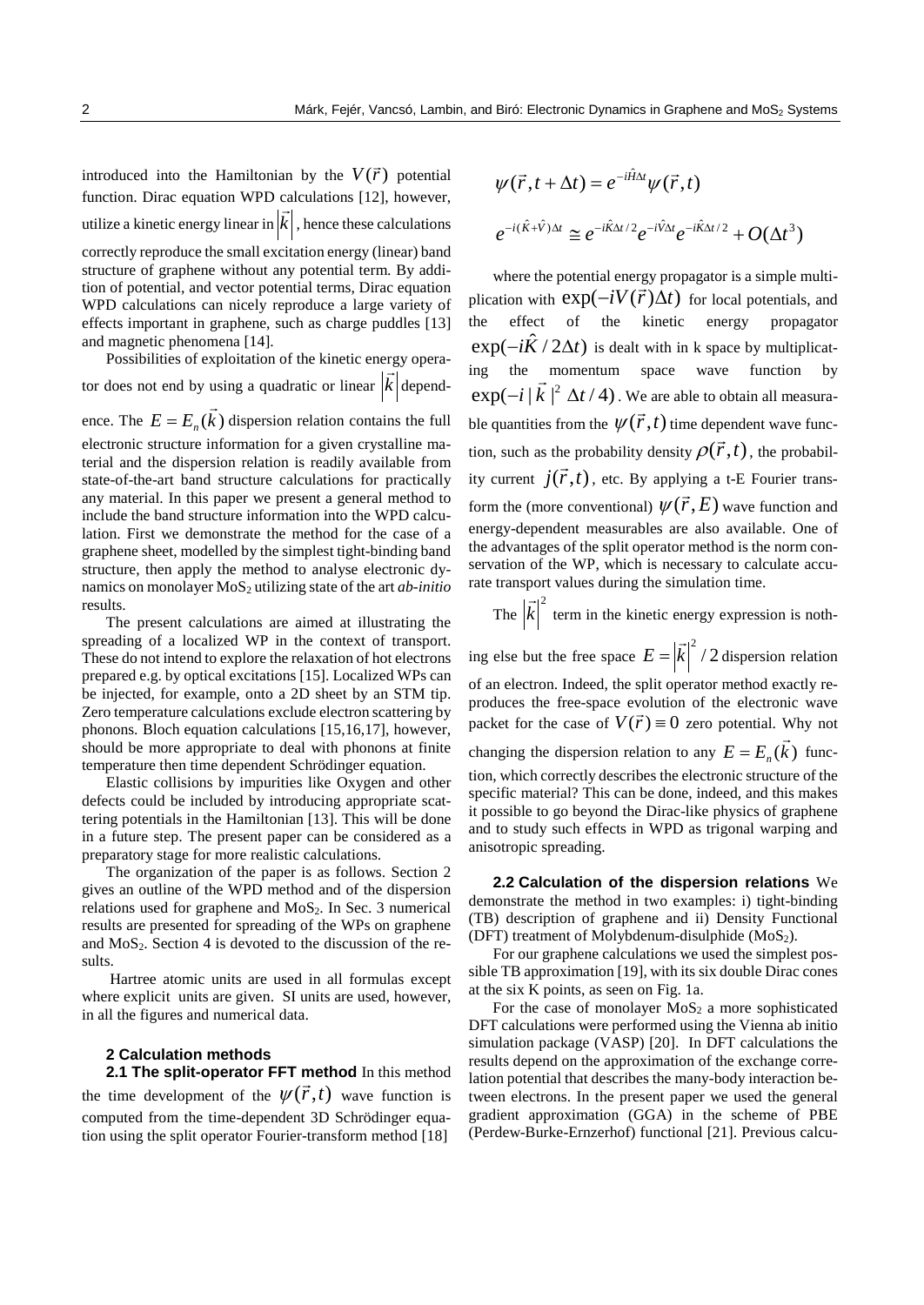lations show [22,23], that this functional gives proper description of the  $MoS<sub>2</sub>$  including the indirect-direct band gap transition when the bulk material is thinned to a monolayer, in good agreement with experimental findings [24].

In the calculation we used projector augmented wave (PAW) pseudo-potentials [25] and the kinetic energy cut-off for the plane wave expansion was 500 eV. The Brillouinzone was sampled using with 8×8×1 Monkhorst−Pack mesh [26]. Figure 1b-c shows the calculated dispersion relations of the valence- and conduction bands. In order to focus on basic effects of the anisotropic WP spreading we neglected spin-orbit coupling – we will switch it back in a subsequent work.

**3 Results** In this section we analyse the time development of the direct space probability density function  $\rho(x, y; t)$ . The momentum space probability density function  $\rho(k_x, k_y; t)$  remains constant, equal to its initial value,  $\rho(k_x, k_y; t) = \rho(k_x, k_y; t_0)$ . This is because the potential is zero in this calculation,  $V(\vec{r}) \equiv 0$ .

All of our initial WPs studied in this paper are localized to a small spatial region in the direct space. The initial  $\rho(x, y; t_0)$  direct space probability density is a simple Gaussian for all the cases, but the complex phase of the wave function is a different function of the position in the different cases  $(K, K', Q, \Gamma)$  points), which corresponds to different initial momentum space wave functions, dictated by the analytic properties of the Fourier transform.

Figure 2 shows the time development of the  $\rho(x, y; t)$ probability density of the WP on graphene, when the initial state is a Gaussian located at one of the K points, i.e. the initial momentum-space wave function is  $(\vec{k}, t = 0) = Ne^{-(\Delta x)^2 |\vec{k} - \vec{k}_k|^2}$  $\vec{r}$  -  $(\Delta x)^2 |\vec{k} - \vec{k}|$  $\psi(k,t=0) = Ne^{-\alpha k / |\kappa - \kappa k|}$ , where *N* is a normalization constant and  $\Delta x$  is the direct space width of the Gaussian. The corresponding momentum space width of the Gaussian is  $\Delta k = (1/2)(1/\Delta x)$ . The spreading of the WP shows an anisotropic time development, it splits into three parts, each moving away from the centre, showing a threefold symmetry. This is because of the trigonal warping ef-

fect around the K point (cf Fig. 1a).

 $\mathsf{a}$ 





**Figure 1**  $E(k_x, k_y)$  dispersion relation for graphene (tightbinding model) and MoS<sub>2</sub> (DFT PBE calculation). (a) graphene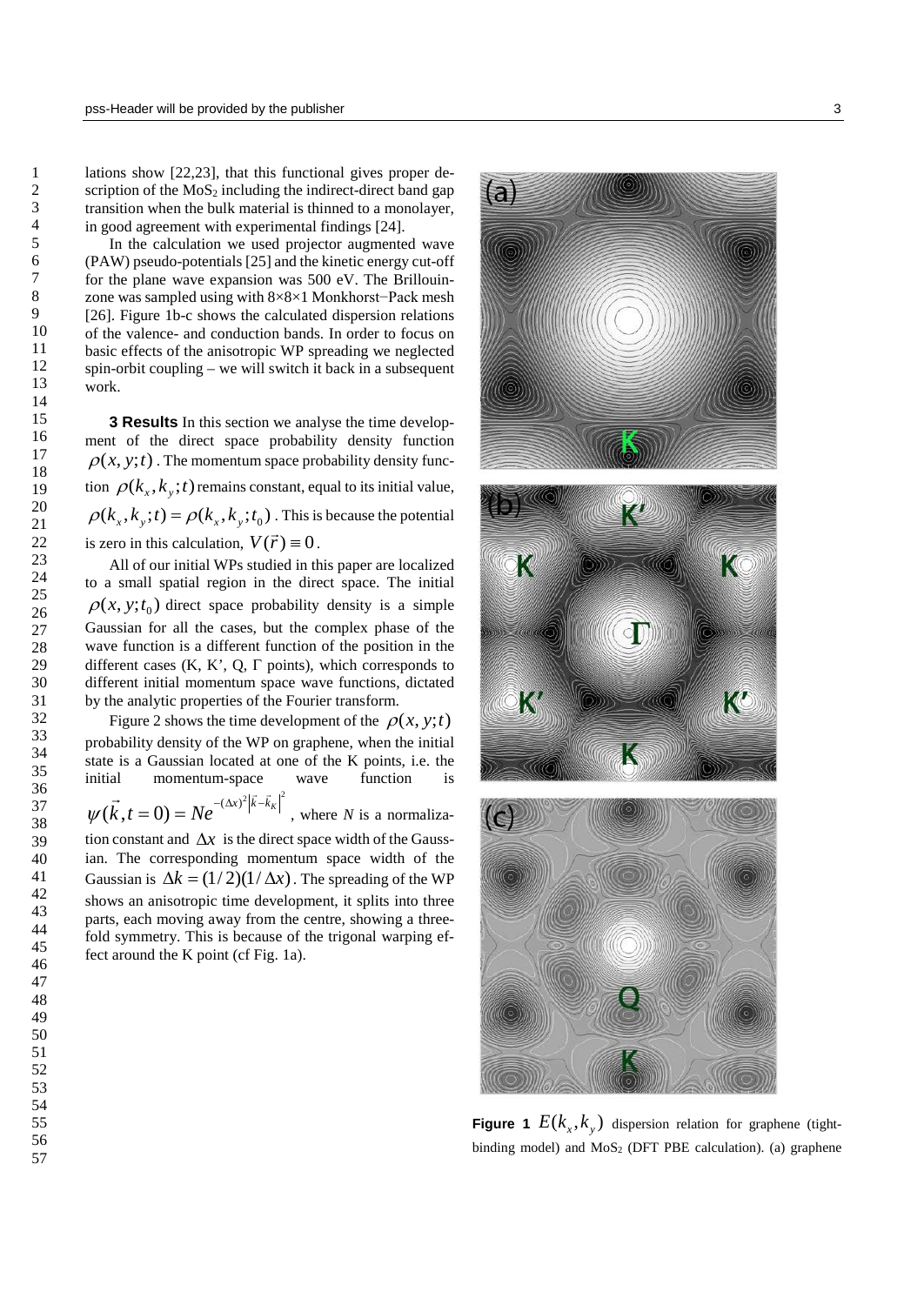conduction band,  $E \in [0,9]eV$  (b) MoS<sub>2</sub> valence band  $E \in [-1.06, -0.10]eV$  , (c) MoS<sub>2</sub> conduction band  $E \in [1.58, 2.70]$ *eV*. Black corresponds to energy minimum and white to energy maximum of the bands. There are 80 evenly spaced isoenergy contour lines in each figure. Those points of the Brillouin zone, which were used as wave packet starting points are marked with letters. (See the text for details.)



**Figure 2** Time development of the direct space probability density of the wave packet on the graphene sheet. The momentum space wave function (not shown) is a Gaussian centred on the K point (marked in Fig.1a). White corresponds to zero probability and black to the maximum probability. Each snapshot is individually normalized. Size of the presentation window is 11.52 nm. Width of the initial Gaussian is  $\Delta x = 0.187$ *nm*.

The magnitude of the anisotropy depends on the ∆*x* parameter. A large  $\Delta x$  (i.e. a small  $\Delta k$ ) corresponds to a thin WP in momentum space, which means that the majority of the WP resides in the linear dispersion range around the K point, hence the WP evolution shows only negligible anisotropy. A small  $\Delta x$  (i.e. a large  $\Delta k$ ) represents, by contrast, a wide dispersion in momentum space, the majority of the WP falls outside the linear dispersion range and that yields a considerable anisotropy in the time development. Indeed, the first two terms of the Taylor series expansion of the graphene TB dispersion relation around the K point is

 $\frac{\pi}{2}$ sin 3 $\varphi$ 2  $\Delta k + \Delta k^2 \frac{\lambda}{2} \sin 3\varphi$ , which shows that the larger  $\Delta k$  is,

the larger the three fold symmetric term becomes.

The case of the  $MoS<sub>2</sub>$  monolayer is more complicated. In this direct gap semiconductor there is a hole conduction at the six K points of the valence band, but the  $\Gamma$  point of the valence band is very close in energy to the K points. The lowest energy points of the first conduction band are also at the K points, but the Q points (halfway between  $\Gamma$  and K) are close in energy to the K points.

Figure 3 shows the  $\rho(x, y; t)$  snapshots at t=14.5 fs at four characteristic initial WP positions at the  $MoS<sub>2</sub>$  Brillouin zone for the valence- and conduction bands. The momentum space width of the initial WP was the same for all these four calculations (but larger as the value used for graphene, cf. Fig.2). When the initial WP is centred in the momentum space at the K point, we see trigonal warping both at the valence- and conduction bands (Figs. 3a and 3c), though the valence band case shows a higher amount of anisotropy. This can be understood by looking at the dispersion relations shown on Fig.1, where the trigonal warping is considerably higher around the K points of the valence band (Fig.1b) than at the conduction band (Fig.1c). Figure 3b shows the  $t=14.5$ fs probability density snapshot when the initial WP is centred at the  $\Gamma$  point of the valence band. We see a slow isotropic spreading here, which can be explained by the slow and isotropic variation of the energy around the valence Γ point, cf. Fig.1b. Isoenergy contours around the Q point of the conduction band (halfway between  $\Gamma$  and K, cf. Fig. 1c) shows a peculiar distorted twofold symmetric pattern. This is the cause of the probability density pattern seen on Fig.3d.



**Figure 3** MoS<sub>2</sub> direct space probability density snapshots (t=14.5) fs) for different scenarios. (a) K point at the valence band (cf Fig.1b), (b)  $\Gamma$  point at the valence band (cf Fig.1b), (c) K point at the first conduction band (cf Fig.1c), (d) Q point at the first conduction band (cf Fig.1c). White corresponds to zero probability and black to the maximum probability. Each snapshot is individually normalized. Size of the presentation window is 11.52 nm. Width of the initial Gaussian is  $\Delta x = 0.374$ *nm*.

Figure 4 shows  $\rho(x, y; t)$ , the probability density of the direct space WP for t=14.5 fs for different initial wave packets for the case of the valence band. When  $\psi_0(k)$  is a Gaussian centred on one of the K points (Fig.4a), we see a trigonal warping effect similar to Fig.3a. This time, however, we choose a smaller direct space width for the Gaussian (the ∆*x* parameter), which means a larger width in momentum space. This explains that the anisotropy is larger in Fig.4a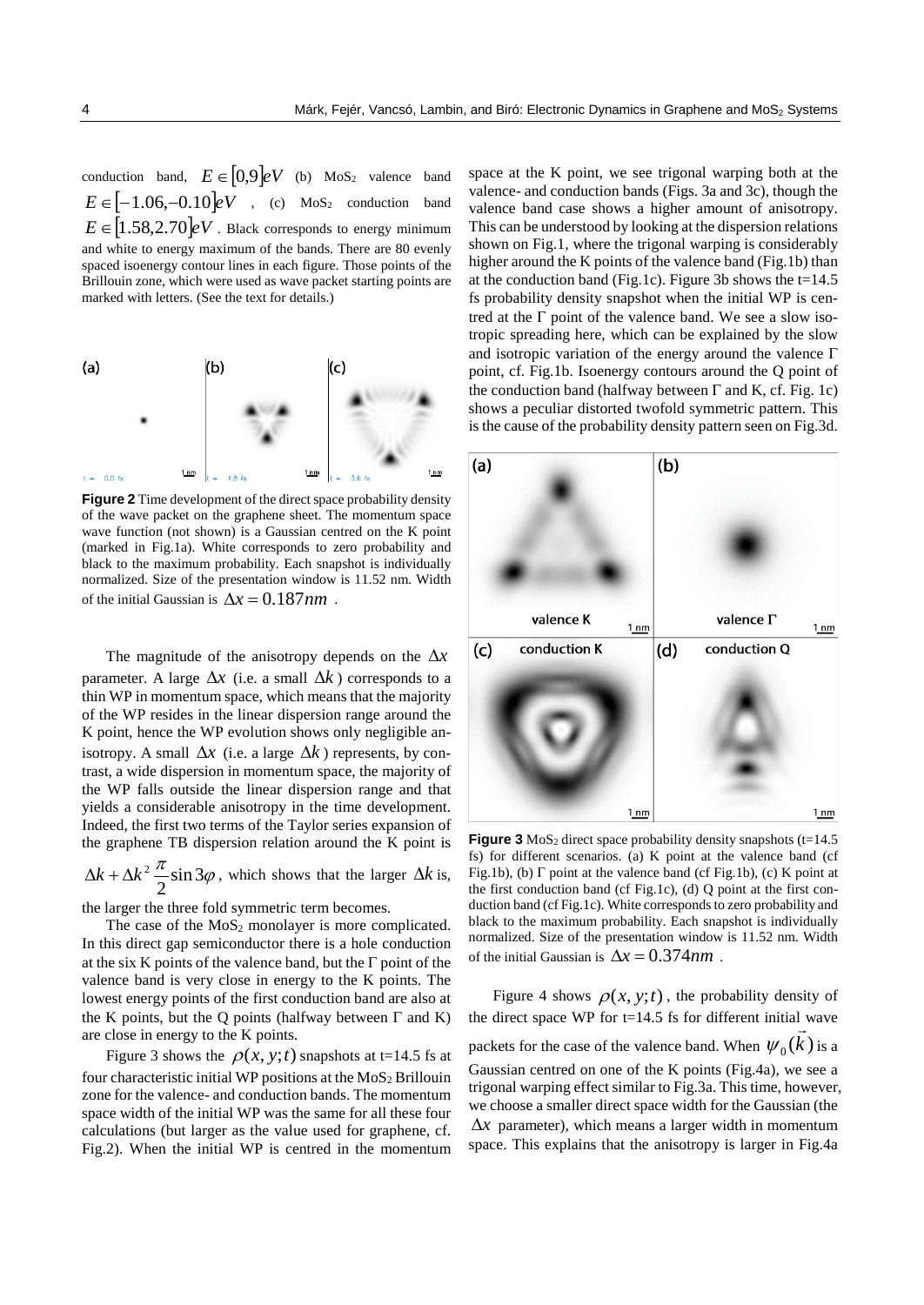than in Fig.3a. When the Gaussian is centred on a K' point (Fig.4b), a similar pattern emerges, but rotated by 60°. The subsequent two images show situations, when the initial wave packet is a superposition of three Gaussians centred on the three K points (Fig.4c) and when it is a superposition of six Gaussians, centered on the three K and the three K' points(Fig.4d). The three K points time development is very similar to that obtained for one K point, but a small wavelength, atomic scale modulation is seen on the probability density – similar to the HOMO-LUMO patterns calculated by DFT [27]. This is caused by interference of the plane wave parts of the three Gaussians in direct space. The three  $K$  – three K' points case (Fig.4d) has a similar atomic scale modulation, but the envelope function shows a six-fold symmetry in this case.



**Figure 4** Direct space probability density snapshots (t=14.5 fs) for different initial momentum space WP configurations in the MoS<sub>2</sub> valence band, shown on Fig.1c. (a) Single Gaussian on a K point, (b) single Gaussian on a K' point, (c) Superposition of 3 Gaussians at the 3 K points, (d) Superposition of 6 Gaussians at the 3 K and 3 K' points. The atomic lattice is shown by thin lines. White corresponds to zero probability and black to the maximum probability. Each snapshot is individually normalized. Size of the presentation window is 10.02 nm. Width of the initial Gaussian is  $\Delta x = 0.187$ *nm*.

**4 Discussion** Anisotropic WP spreading is seen for all the three studied dispersion relations: the graphene conduction band, MoS<sub>2</sub> valence- and conduction bands, but their magnitude is different. The width of the graphene conduction band is nearly ten times as much as that of the  $MoS<sub>2</sub>$ valence- and conduction bands (9 eV vs. 0.96 eV and 1.12 eV), hence the same initial direct space Gaussian width ∆*x* corresponds to a much larger energy distribution of the initial WP for the graphene than for  $MoS<sub>2</sub>$ . Indeed, trigonal warping effects on graphene become apparent only for hot electrons having energy  $E_F \pm 1.2eV$  but the energy range of the linear dispersion is only  $+$ -0.1 eV in MoS<sub>2</sub>. The shape of the dispersion relation around the K point is also different for the  $MoS<sub>2</sub>$  valence- and conduction bands [28]: the isoenergy contours are much more distorted at the valence band which results a more pronounced anisotropy of the WP spreading for the case of the valence band, which affect transport in slightly p-doped configurations.

The specific form of the initial wave packet in a real system depends on how this initial state was created. In order to create a localized electronic state on the otherwise perfect 2D crystal lattice one needs some kind of localized perturbation. This localized perturbation can be, for example, an apex of an STM tip [9], or a structural defect [27]. As we showed earlier [9], the tunnelling from the STM tip to the graphene surface is a rather complex phenomenon and the details of this process determine, what will be the initial state of the further evolution of the WP on the graphene (or  $MoS<sub>2</sub>$ ) sheet. The specific initial state is determined by many factors, e.g. the position of the tip and the bias voltage. These initial states correspond to the different initial momentum space wave functions analysed in this paper.

Indeed, a localized WP can be created by inserting electrons from the STM tip into a slightly p-doped  $MoS<sub>2</sub>$  sheet. As we have shown earlier for the case of graphene sheet [9], when the STM tip is above a center of a hexagon, the initial WP will have 6-fold symmetry, resulting a 6-fold symmetry in WP spreading (like in Fig. 4d), when it is above a carbon atom, the initial WP has 3-fold symmetry, causing a 3-fold symmetric spreading (like in Fig. 3c). If, however, the tip is placed to a point with no particular symmetry, e.g. displaced slightly from the "above the atom" position, this can lend a linear momentum to the WP specified by the direction of the above mentioned displacement. The linear momentum is represented in the direct space wave function as a plane wave component, which corresponds to a displacement of the wave function in momentum space. This way we can design "tailor made" initial WPs by carefully choosing the position of the STM tip.

In the case of slightly p-doped  $MoS<sub>2</sub>$ , transport will arise from few electrons around the K and K' points of the first Brillouin zone. In the present non spin polarized calculation, K and K' are perfectly equivalent, which means we have to deal with a symmetric combination of the 6 points (Fig.4d). In the presence of spin polarization, the valence bands around K and K' points will be equally populated, but with electrons of opposite spins. For each spin, the current will spread like shown in Fig. 4c, but the total current will average according to Fig. 4d.

Further localized perturbations may come from structural defects, e.g. Sulphur vacancies, which cause mid-gap